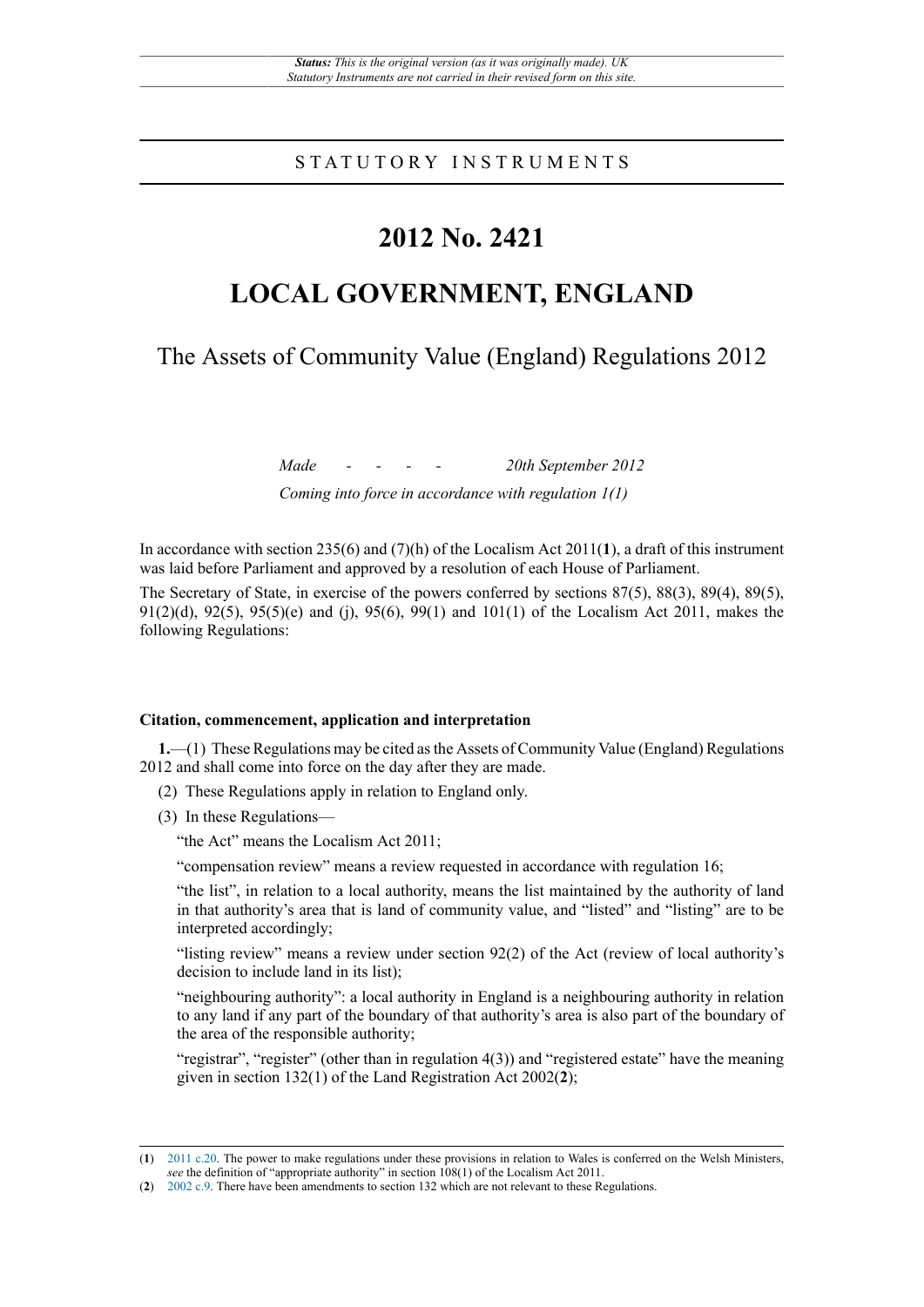"responsible authority" in relation to any land means the local authority in whose area the land is situated;

"a statutory compulsory purchase" in relation to any land, means a a purchase of the land by a purchaser authorised by or under an Act to acquire the land compulsorily (whether or not a purchase pursuant to the authorisation).

- (4) For the purposes of these Regulations, land is owned by a single owner if—
	- (a) the land is owned by the same person; or
	- (b) in a case not within sub-paragraph (a), the land is held on trusts and was settled on those trusts by the same settlor.

#### **List of assets of community value**

**2.** A local authority must as soon as practicable after receiving information that enables it to do so make the following amendments to an entry on the list—

- (a) add to the entry—
	- (i) the information that, during the six weeks beginning with the date of receipt of a notice under section 95(2) of the Act in respect of any of the land to which the entry applies, it has received a request from a community interest group with a local connection to be treated as a potential bidder in relation to land to which the notice relates;
	- (ii) the name of that community interest group; and
	- (iii) that restrictions on entering into a relevant disposal of the land to which the notice relates continue to apply during the six months beginning with the date the notice was received, but at the end of that six months will then not apply for a further twelve months;
- (b) amend or, as the case may be, remove the entry so as to exclude any of the land that has since it was included in the list been the subject of a relevant disposal other than one referred to in section 95(5) of the Act; and
- (c) remove the entry if—
	- (i) an appeal against listing is successful, or
	- (ii) the authority for any reason no longer considers the land to be land of community value.

#### **Land which may not be listed**

**3.** A building or other land within a description specified in Schedule 1 is not land of community value (and therefore may not be listed).

## **Definition of local connection**

**4.**—(1) For the purposes of these regulations and section 89(2)(b)(iii) of the Act, a body other than a parish council has a local connection with land in a local authority's area if—

- (a) the body's activities are wholly or partly concerned—
	- (i) with the local authority's area, or
	- (ii) with a neighbouring authority's area;
- (b) in the case of a body within regulation  $5(1)(c)$ , (e) or (f), any surplus it makes is wholly or partly applied—
	- (i) for the benefit of the local authority's area, or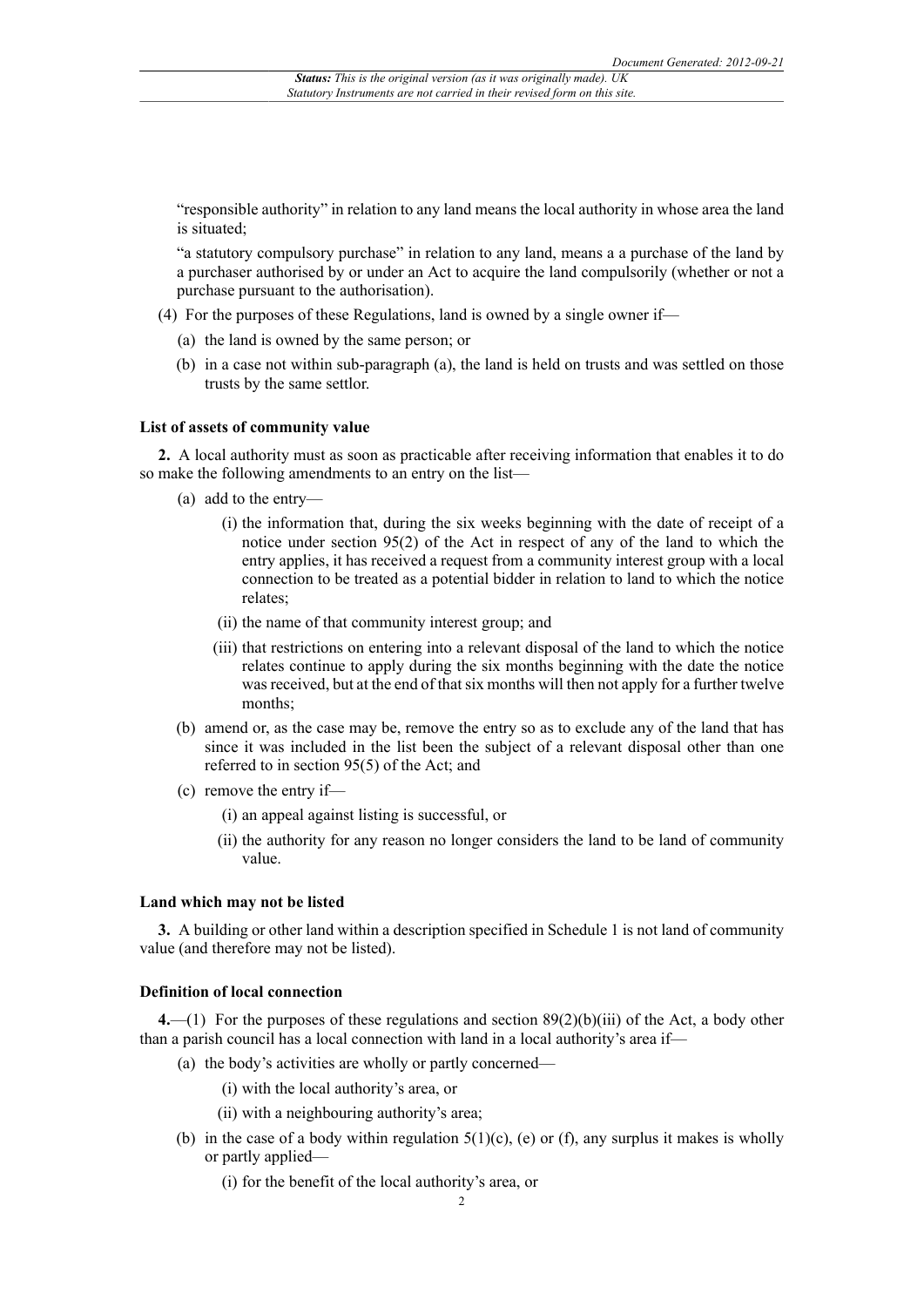- (ii) for the benefit of a neighbouring authority's area; and
- (c) in the case of a body within regulation  $5(1)(c)$  it has at least 21 local members.
- (2) For the purposes of these regulations and section  $89(2)(b)(iii)$  of the Act—
	- (a) a parish council has a local connection with land in another parish council's area if any part of the boundary of the first council's area is also part of the boundary of the other council's area; and
	- (b) a parish council has a local connection with land that is in a local authority's area but is not in any parish council's area if—
		- (i) the council's area is within the local authority's area, or
		- (ii) any part of the boundary of the council's area is also part of the boundary of the local authority's area.

(3) In paragraph (1)(c), "local member" means a member who is registered, at an address in the local authority's area or in a neighbouring authority's area, as a local government elector in the register of local government electors kept in accordance with the provisions of the Representation of the People Acts(**3**).

#### **Voluntary or community bodies**

**5.**—(1) For the purposes of section 89(2)(b)(iii) of the Act, but subject to paragraph (2), "a voluntary or community body" means—

- (a) a body designated as a neighbourhood forum pursuant to section 61F of the Town and Country Planning Act 1990(**4**);
- (b) a parish council;
- (c) an unincorporated body—
	- (i) whose members include at least 21 individuals, and
	- (ii) which does not distribute any surplus it makes to its members;
- (d) a charity;
- (e) a company limited by guarantee which does not distribute any surplus it makes to its members;
- (f) an industrial and provident society which does not distribute any surplus it makes to its members; or
- (g) a community interest company(**5**).

(2) A public or local authority may not be a voluntary or community body, but this does not apply to a parish council.

(3) In this regulation "industrial and provident society" means a body registered or deemed to be registered under the Industrial and Provident Societies Act 1965(**6**) which meets one of the conditions in section 1 of that Act

<sup>(</sup>**3**) *See* in particular section 2 of the Representation of the People Act [1983 \(c.2\)](http://www.legislation.gov.uk/id/ukpga/1983/2), inserted by section 1 of the Representation of the People Act [2000 \(c.2\).](http://www.legislation.gov.uk/id/ukpga/2000/2)

<sup>(</sup>**4**) [1990 c.8](http://www.legislation.gov.uk/id/ukpga/1990/8). Section 61F was inserted by paragraphs 1 and 2 of Schedule 9 to the Localism Act 2011, with effect from 6th April 2012, in accordance with article 8(a) of the Localism Act 2011 (Commencement No. 4 and Transitional, Transitory and Saving Provisions) Order 2012, [S.I. 2012/628.](http://www.legislation.gov.uk/id/uksi/2012/628)

<sup>(</sup>**5**) A community interest company is a company which satisfies the requirements of Part 2 of the Companies (Audit, Investigations and Community Enterprise Act [2004 \(c.27\).](http://www.legislation.gov.uk/id/ukpga/2004/27) *See* in particular sections 26, 35 and 36A. There have been amendments to section 26 and a substitution of section 36A which are not significant for these Regulations.

<sup>(</sup>**6**) [1965 c.12](http://www.legislation.gov.uk/id/ukpga/1965/12). There have been amendments to section 1 of the 1965 Act which are not significant for these Regulations. Section 1 of the Co-operative and Community Benefit Societies and Credit Unions Act [2010 \(c.7\)](http://www.legislation.gov.uk/id/ukpga/2010/7) substitutes new wording for section 2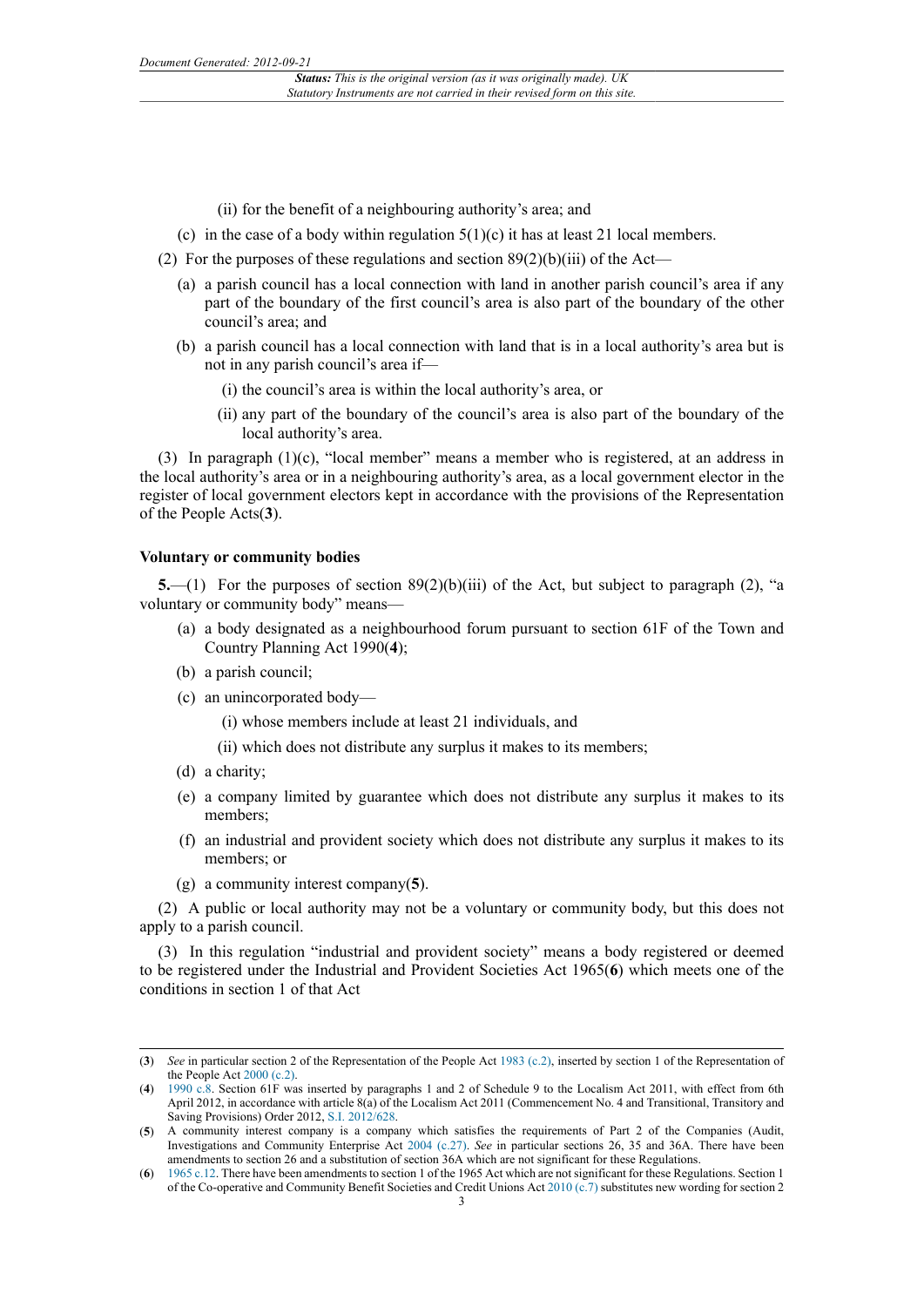#### **Contents of community nominations**

**6.** A community nomination must include the following matters—

- (a) a description of the nominated land including its proposed boundaries;
- (b) a statement of all the information which the nominator has with regard to—
	- (i) the names of current occupants of the land, and
	- (ii) the names and current or last-known addresses of all those holding a freehold or leasehold estate in the land;
- (c) the nominator's reasons for thinking that the responsible authority should conclude that the land is of community value; and
- (d) evidence that the nominator is eligible to make a community nomination.

# **Procedure when considering whether to list land**

**7.** The responsible authority must decide whether land nominated by a community nomination should be included in the list within eight weeks of receiving the nomination.

**8.** A local authority which is considering whether land nominated by a community nomination should be included in the list must take all practicable steps to give the information that it is considering listing the land to—

- (a) a parish council if any of the land is in the council's area;
- (b) the owner of the land;
- (c) where the owner is not the freeholder—
	- (i) the holder of the freehold estate in the land; and
	- (ii) the holder of any leasehold estate in the land other than the owner; and
- (d) any lawful occupant of the land.

#### **Notice of inclusion or removal**

**9.** A local authority which gives notice under section 91 of the Act must, in addition to the persons specified in that section, give it to—

- (a) where they are not the owner, the holder of the freehold estate in the land and the holder of any leasehold estate in the land, and
- (b) a parish council if any of the land is in the council's area.

#### **Procedure to be followed for listing review**

**10.** Where an owner of listed land asks the responsible authority to carry out a listing review, the review is to be carried out in accordance with the procedure set out in Schedule 2.

#### **Appeal against listing review decision**

**11.**—(1) An owner of listed land may appeal to the First-Tier Tribunal against the local authority's decision on a listing review in respect of the land.

(2) The owner referred to in paragraph (1) may be either the owner who requested the review, or a subsequent owner of part or the whole of the land.

of the 1965 Act, and amends the title of that Act to the Co-operative and Community Benefit Societies and Credit Unions Act 1965, on a date to be appointed.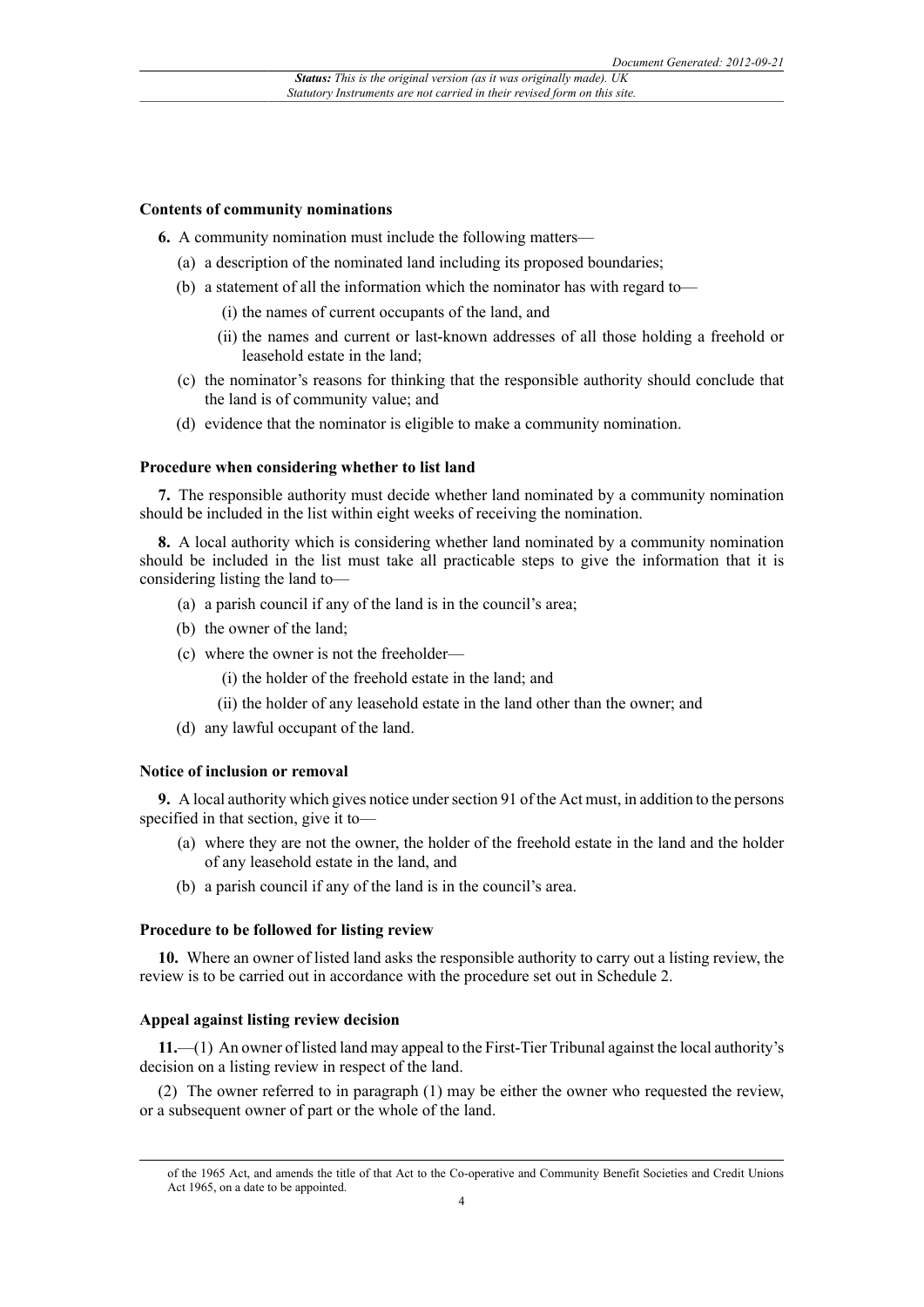#### **Community interest groups**

**12.** For the purposes of these regulations and section 95(3)(a) of the Act—

- (a) a parish council is a community interest group in relation to land to which a notice under section 95(2) of the Act relates if any of the land is in the council's area; and
- (b) a body is a community interest group in relation to any land if the body—
	- (i) is within one or more of sub-paragraphs (d) to (g) of regulation  $5(1)$ ; and
	- (ii) has a local connection with the land.

# **Moratorium**

**13.**—(1) Where the responsible authority receives notice under section 95(2) of the Act in relation to any listed land, an owner of the land may enter into a relevant disposal of any of that land to a community interest group at any time in the eighteen months beginning with the date of receipt of the notice.

(2) Section 95(1) of the Act does not apply to a relevant disposal of listed land in the cases set out in Schedule 3.

# **Compensation**

**14.**—(1) An owner or former owner of listed land or of previously listed land, other than an owner or former owner specified in regulation 15, is entitled to compensation from the responsible authority of such amount as the authority may determine where the circumstances in paragraph (2) apply.

(2) The circumstances mentioned in paragraph (1) are that the person making the claim has, at a time when the person was the owner of the land and the land was listed, incurred loss or expense in relation to the land which would be likely not to have been incurred if the land had not been listed.

(3) For the avoidance of doubt, and without prejudice to other types of claim which may be made, the following types of claim may be made—

- (a) a claim arising from any period of delay in entering into a binding agreement to sell the land which is wholly caused—
	- (i) by relevant disposals of the land being prohibited by section 95(1) of the Act during any part of the relevant six weeks that is on or after the date on which the responsible authority receives notification under section 95(2) of the Act in relation to the land, or
	- (ii) in a case where the prohibition continues during the six months beginning with that date, by relevant disposals of the land being prohibited during any part of the relevant six months that is on or after that date; and
- (b) a claim for reasonable legal expenses incurred in a successful appeal to the First-Tier Tribunal against the responsible authority's decision—
	- (i) to list the land,
	- (ii) to refuse to pay compensation, or
	- (iii) with regard to the amount of compensation offered or paid.

(4) In paragraph (3)(a) "the relevant six weeks" means the six weeks, and "the relevant six months" means the six months, beginning with—

- (a) the date on which the responsible authority receives notification under section 95(2) of the Act in relation to the land, or
- (b) if earlier, the earliest date on which it would have been reasonable for that notification to have been given by the owner who gave it.
- (5) A claim for compensation must—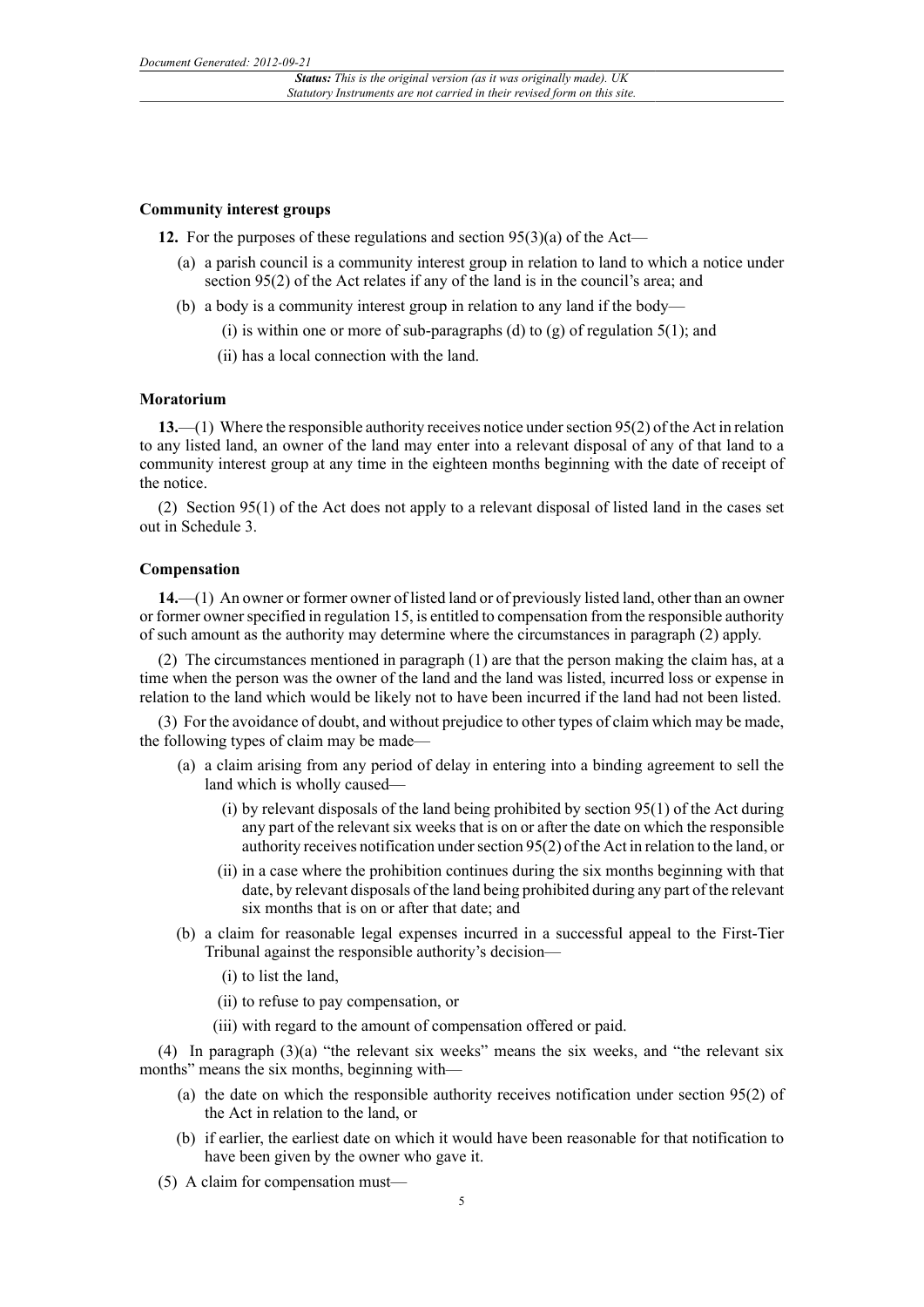- (a) be made in writing to the responsible authority;
- (b) be made before the end of thirteen weeks after the loss or expense was incurred or (as the case may be) finished being incurred;
- (c) state the amount of compensation sought for each part of the claim; and
- (d) be accompanied by supporting evidence for each part of the claim.

(6) The responsible authority must give the claimant written reasons for its decisions with respect to a request for compensation.

**15.** The following are not entitled to compensation under regulation 14—

- (a) an authority or other body in respect of loss or expense incurred at a time when it has accounts which are required by section 2 of the Audit Commission Act 1998(**7**) to be audited in accordance with that Act;
- (b) a department, authority or other body in respect of loss or expense incurred at a time when section 6 of the National Audit Act 1983(**8**) ("the 1983 Act") applies to it; and
- (c) an authority or body in respect of loss or expense incurred in any of its financial years if its use of resources in that year is examinable under section 7 of the 1983 Act.

#### **Review by local authority of compensation decision**

**16.**—(1) A person who has under regulation 14 made a claim for compensation may ask the responsible authority concerned to review either or both of its decisions, made in response to that claim, as to—

- (a) whether compensation should be paid to that person, and
- (b) if compensation is to be paid, the amount of that compensation.

(2) If a request for a compensation review is made in accordance with the provisions of paragraph 2 of Schedule 2, the authority must in accordance with the procedure in Schedule 2 review the decision or decisions of which review is requested.

(3) Where an authority carries out a compensation review, the authority must give written notification to the person who asked for the review of—

- (a) the decision on the review, and
- (b) the reasons for the decision.

#### **Appeal against compensation review decision**

**17.** Where a local authority has carried out a compensation review, the person who requested the review may appeal to the First-Tier Tribunal against any decision of the authority on the review.

#### **Duty of local authority regarding restriction entered in the register in respect of listed land**

**18.** Where a local authority which has caused a restriction in Form QQ(**9**) to be entered in respect of a registered estate subsequently removes the land to which the registered estate relates from the list, the authority must as soon after doing so as is practicable apply to the registrar for cancellation of the restriction.

<sup>(</sup>**7**) [1998 c.18](http://www.legislation.gov.uk/id/ukpga/1998/18). The accounts to which section 2 applies are specified in Schedule 2 to the 1998 Act, which has been amended from time to time.

<sup>(</sup>**8**) [1983 c.44.](http://www.legislation.gov.uk/id/ukpga/1983/44) The list of public bodies to which section 6 applies has been amended from time to time.

<sup>(</sup>**9**) Form QQ is a new form of wording of a restriction added to Schedule 4 to the Land Regulation Rules 2003 [\(S.I. 2003/1417\)](http://www.legislation.gov.uk/id/uksi/2003/1417) by paragraph 6 of Schedule 4 to these Regulations.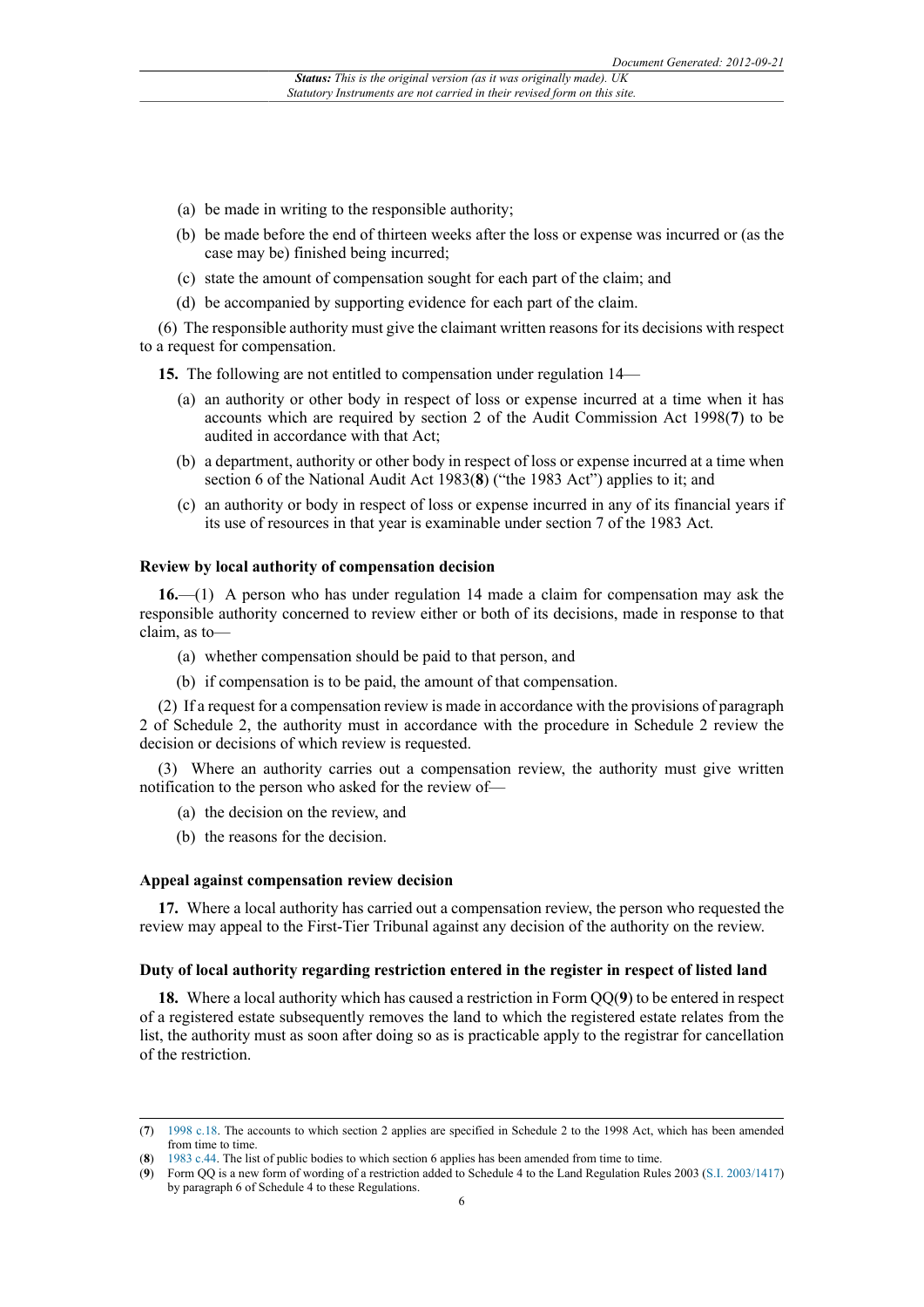#### **Duties of owners and mortgagees in respect of listed land**

**19.**—(1) Where listed land is entered in the register on an application for first registration of the land made to the registrar-

- (a) by an owner of the land, or
- (b) under rule 21 of the Land Registration Rules 2003(**10**), by a mortgagee in the name of the owner,

the applicant must, as soon as is practicable after the land is entered in the register, inform the responsible authority of that.

(2) A person who as a result of a disposal has become the owner of listed land must as soon as practicable after becoming the owner give the responsible authority—

- (a) information that the disposal has taken place; and
- (b) full details of—
	- (i) the name of the person who has become the owner including, where that person is a body corporate subject to registration, its place of registration and registered number; and
	- (ii) the address of that person.
- (3) In this regulation—
	- (a) "owner" includes a person who would be an owner as defined in section 107 of the Act—
		- (i) but for the effect of section 7(1) and (2) of the Land Registration Act 2002(**11**); or
		- (ii) if the disposition to that person had been completed by registration in accordance with section 27(1)(**12**) of that Act; and
	- (b) "disposal" means a transfer of a freehold estate or a grant or assignment of a leasehold estate in land, including—
		- (i) a relevant disposal, and
		- (ii) a binding agreement to make a disposal.

# **Amendments to Land Registration Rules**

**20.** The Land Registration Rules 2003 are amended as set out in Schedule 4.

# **Consequences of non-compliant disposal**

**21.**—(1) Subject to paragraph (2), a disposal of listed land is ineffective if it is a disposal that contravenes section 95(1) of the Act.

(2) Paragraph (1) does not apply if the person making the disposal, having made all reasonable efforts to find out if the land to be disposed of is listed, does not know that it is listed at the time the disposal is entered into.

<sup>(</sup>**10**) 2003/1417. *See* footnotes to Schedule 4 for details of previous amendments to this instrument.

<sup>(</sup>**11**) [2002 c.9.](http://www.legislation.gov.uk/id/ukpga/2002/9) Section 7 was amended by the Land Registration Act (Amendment) Order 2008 ([S.I. 2008/2872](http://www.legislation.gov.uk/id/uksi/2008/2872)).

<sup>(</sup>**12**) Section 27 was amended by the Commons Registration Act [1965 \(c.64\)](http://www.legislation.gov.uk/id/ukpga/1965/64) and by section 157(1) and (4) of the Localism Act 2011, brought into force on 1st April 2012 by article 6(a) of the Localism Act 2011 (Commencement No. 4 and Transitional, Transitory and Saving Provisions) Order 2012 ([S.I. 2012/628\)](http://www.legislation.gov.uk/id/uksi/2012/628).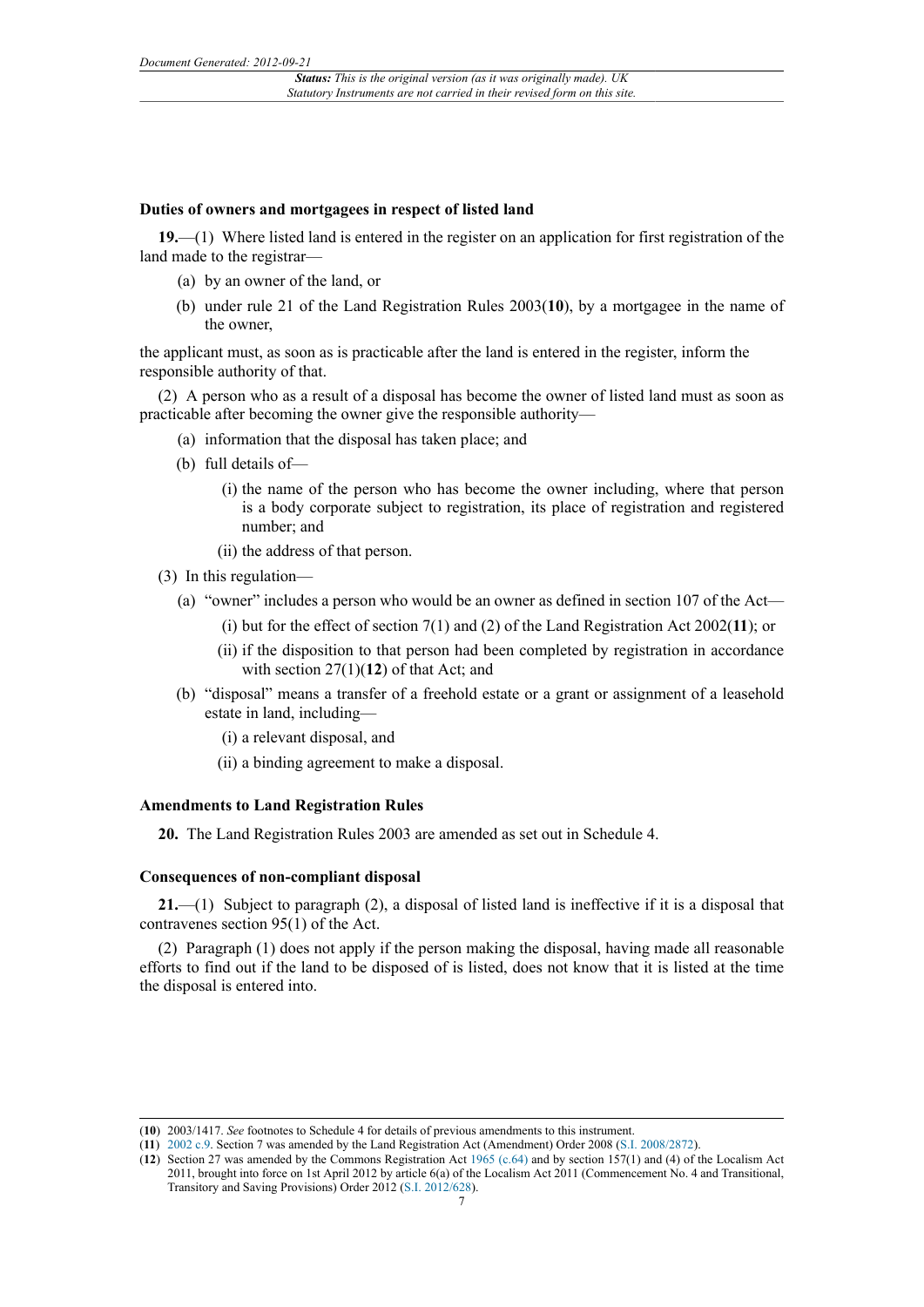Signed by the authority of the Secretary of State for the Department for Communities and Local Government

> *Don Foster* Parliamentary Under Secretary of State Department for Communities and Local Government

20th September 2012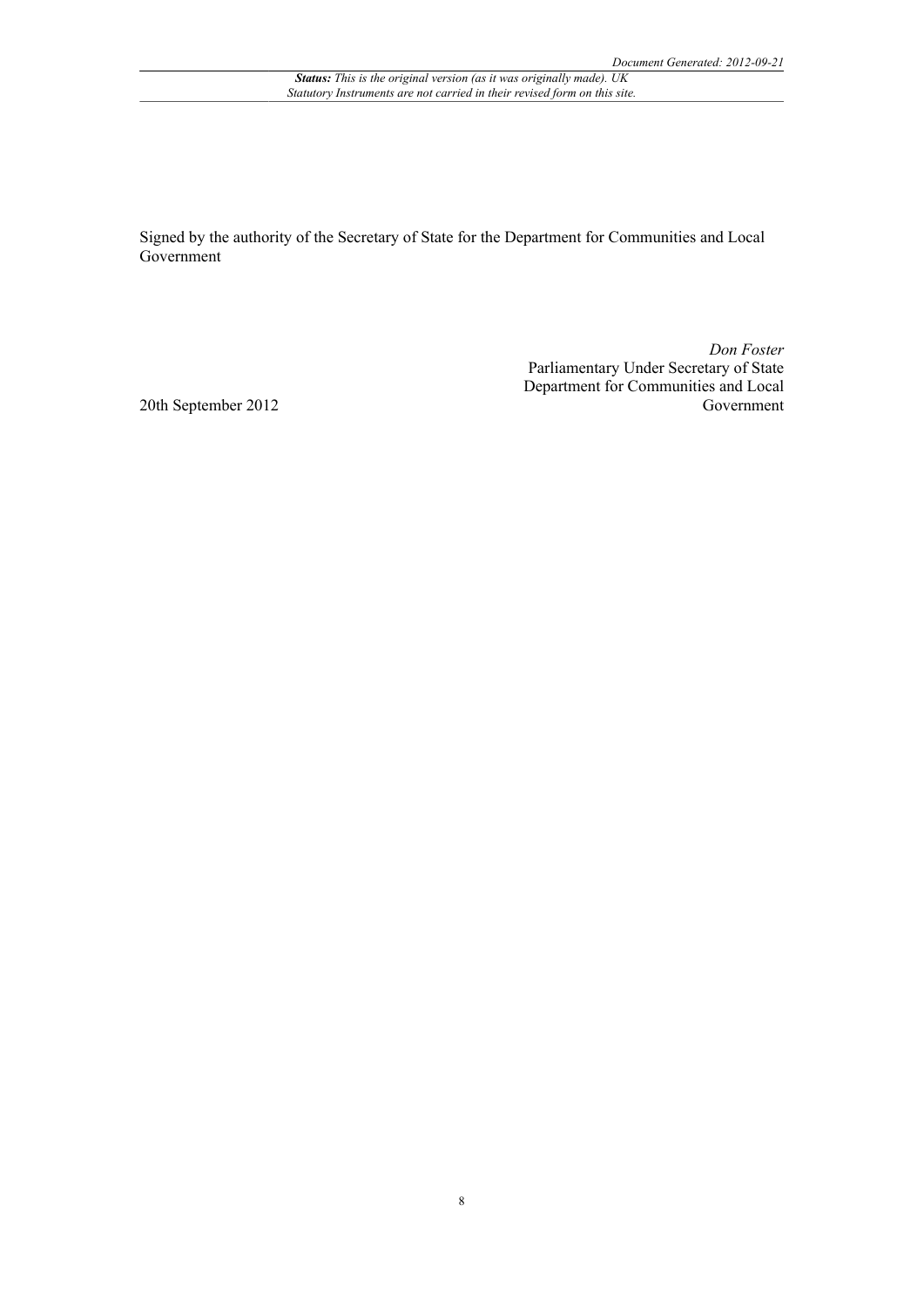# SCHEDULE 1 Regulation 3

Land which is not of community value (and therefore may not be listed)

**1.**—(1) Subject to sub-paragraph (5) and paragraph 2, a residence together with land connected with that residence.

(2) In this paragraph, subject to sub-paragraphs (3) and (4), land is connected with a residence if—

- (a) the land, and the residence, are owned by a single owner; and
- (b) every part of the land can be reached from the residence without having to cross land which is not owned by that single owner.

(3) Sub-paragraph (2)(b) is satisfied where a part of the land cannot be reached from the residence by reason only of intervening land in other ownership on which there is a road, railway, river or canal, provided that the additional requirement in sub-paragraph (4) is met.

(4) The additional requirement referred to in sub-paragraph (3) is that it is reasonable to think that sub-paragraph (2)(b) would be satisfied if the intervening land were to be removed leaving no gap.

(5) Land which falls within sub-paragraph (1) may be listed if—

- (a) the residence is a building that is only partly used as a residence; and
- (b) but for that residential use of the building, the land would be eligible for listing.

**2.** For the purposes of paragraph 1 and this paragraph—

- (a) "residence" means a building used or partly used as a residence;
- (b) a building is a residence if—
	- (i) it is normally used or partly used as a residence, but for any reason so much of it as is normally used as a residence is temporarily unoccupied;
	- (ii) it is let or partly let for use as a holiday dwelling;
	- (iii) it, or part of it, is a hotel or is otherwise principally used for letting or licensing accommodation to paying occupants; or
	- (iv) it is a house in multiple occupation as defined in section 77 of the Housing Act 2004(**13**); and
- (c) a building or other land is not a residence if—
	- (i) it is land on which currently there are no residences but for which planning permission or development consent has been granted for the construction of residences;
	- (ii) it is a building undergoing construction where there is planning permission or development consent for the completed building to be used as a residence, but construction is not yet complete; or
	- (iii) it was previously used as a residence but is in future to be used for a different purpose and planning permission or development consent for a change of use to that purpose has been granted.

**3.** Land in respect of which a site licence is required under Part 1 of the Caravan Sites and Control of Development Act 1960(**14**), or would be so required if paragraphs 1, 4, 5 and 10 to 11A of Schedule 1 to that Act were omitted.

<sup>(</sup>**13**) [2004 c. 34.](http://www.legislation.gov.uk/id/ukpga/2004/34)

<sup>(</sup>**14**) [1960 c.62](http://www.legislation.gov.uk/id/ukpga/1960/62). Paragraph 11A of Schedule 1 was inserted by section 176 of the Local Government, Planning and Land Act [1980](http://www.legislation.gov.uk/id/ukpga/1980/65) [\(c.65\).](http://www.legislation.gov.uk/id/ukpga/1980/65)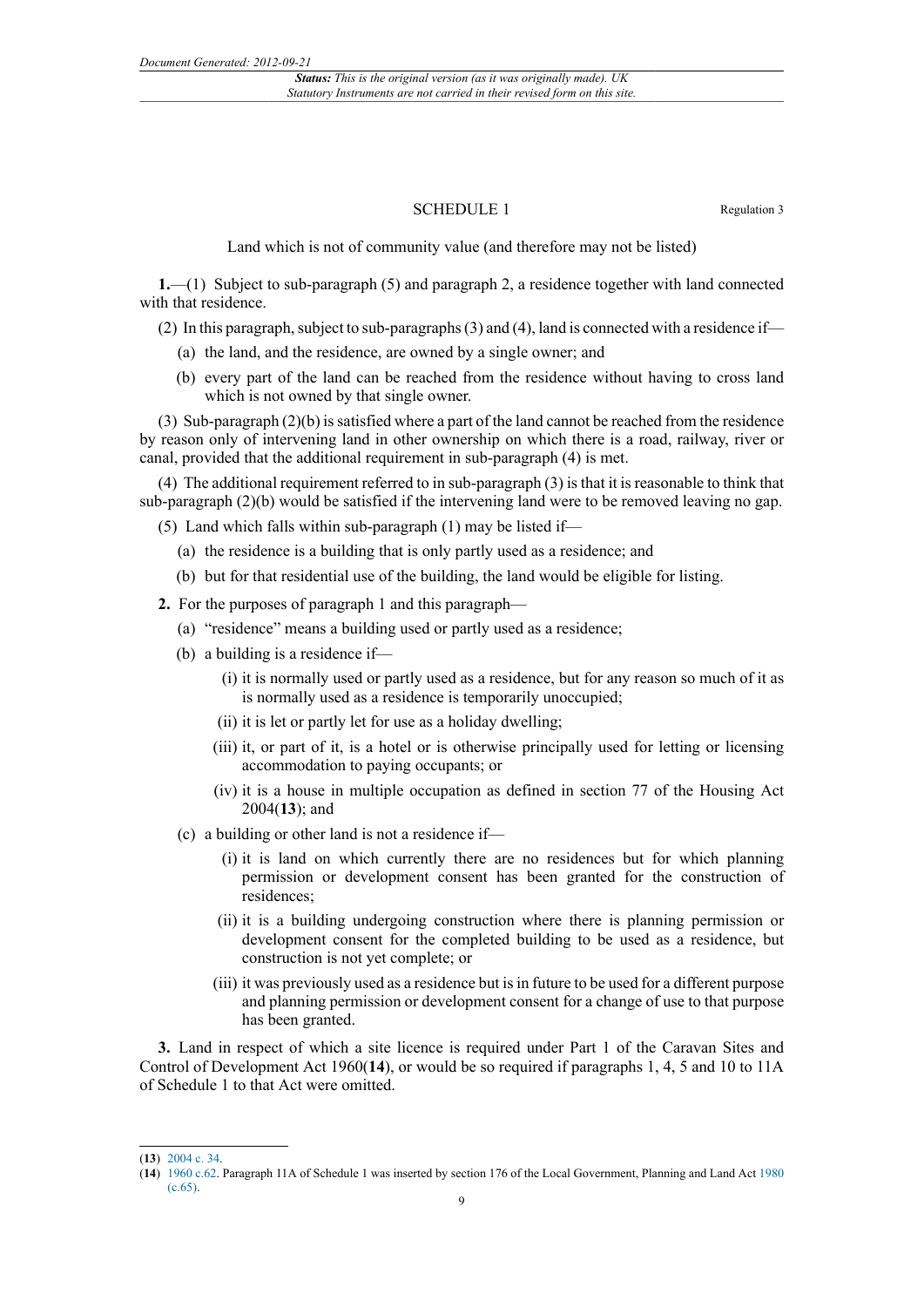**4.** Operational land as defined in section 263 of the Town and Country Planning Act 1990(**15**).

SCHEDULE 2 Regulation 10 and regulation 16

#### Procedure for listing review and compensation review

## **Time for requesting a listing review**

**1.**—(1) Except as specified in sub-paragraph (2), a request for a listing review must be made in writing before the end of a period of eight weeks beginning with the day on which written notice of inclusion of the land in the list was given by the responsible authority under section 91(2) of the Act, or such longer period as the authority may in writing allow.

(2) Where the authority takes reasonable alternative steps to bring the notice to the attention of the owner in accordance with section  $91(2)$ , a request for a listing review must be made before the end of a period of eight weeks beginning with the day on which the authority completes the taking of those steps.

#### **Time for requesting a compensation review**

**2.** A request for a compensation review must be made in writing before the end of a period of eight weeks beginning with the date on which the responsible authority provides the owner with written notification of its reasons in accordance with regulation 14(6), or such longer period as the authority may in writing allow.

#### **Procedure for reviews**

**3.** In the following provisions of this Schedule, "the review" means a listing review or a compensation review.

**4.** An officer of the authority of appropriate seniority who did not take any part in making the decision to be reviewed ("the reviewer") shall carry out the review and make the review decision.

**5.**—(1) The owner may appoint any representative (whether legally qualified or not) to act on his or her behalf in connection with the review.

(2) The local authority must provide to the representative any document which is required to be sent to the owner, and need not provide that document separately to the owner.

**6.** As soon as is practicable following the written request for the review, the authority shall notify the owner of the procedure to be followed in connection with the review.

**7.**—(1) An oral hearing must be held at the owner's written request.

(2) Where no written request for an oral hearing is made by the owner, the authority may decide whether or not to include an oral hearing in the review process.

**8.** Both the owner and the owner's representative may make representations to the reviewer orally or in writing or both orally and in writing.

**9.** The authority must complete the review by the end of the period of eight weeks beginning with the date the authority receives the written request for the review, or such longer period as is agreed with the owner in writing.

<sup>(</sup>**15**) [1990 c.8.](http://www.legislation.gov.uk/id/ukpga/1990/8) Section 263 has been amended by paragraph 7 of Schedule 5 to the Transport Act [2000 \(c.38\)](http://www.legislation.gov.uk/id/ukpga/2000/38); by paragraph 23 of Schedule 6, and Part 2 of Schedule 19 to the Planning and Compensation Act [1991 \(c. 34\)](http://www.legislation.gov.uk/id/ukpga/1991/34), and by [S.I. 2001/1149.](http://www.legislation.gov.uk/id/uksi/2001/1149)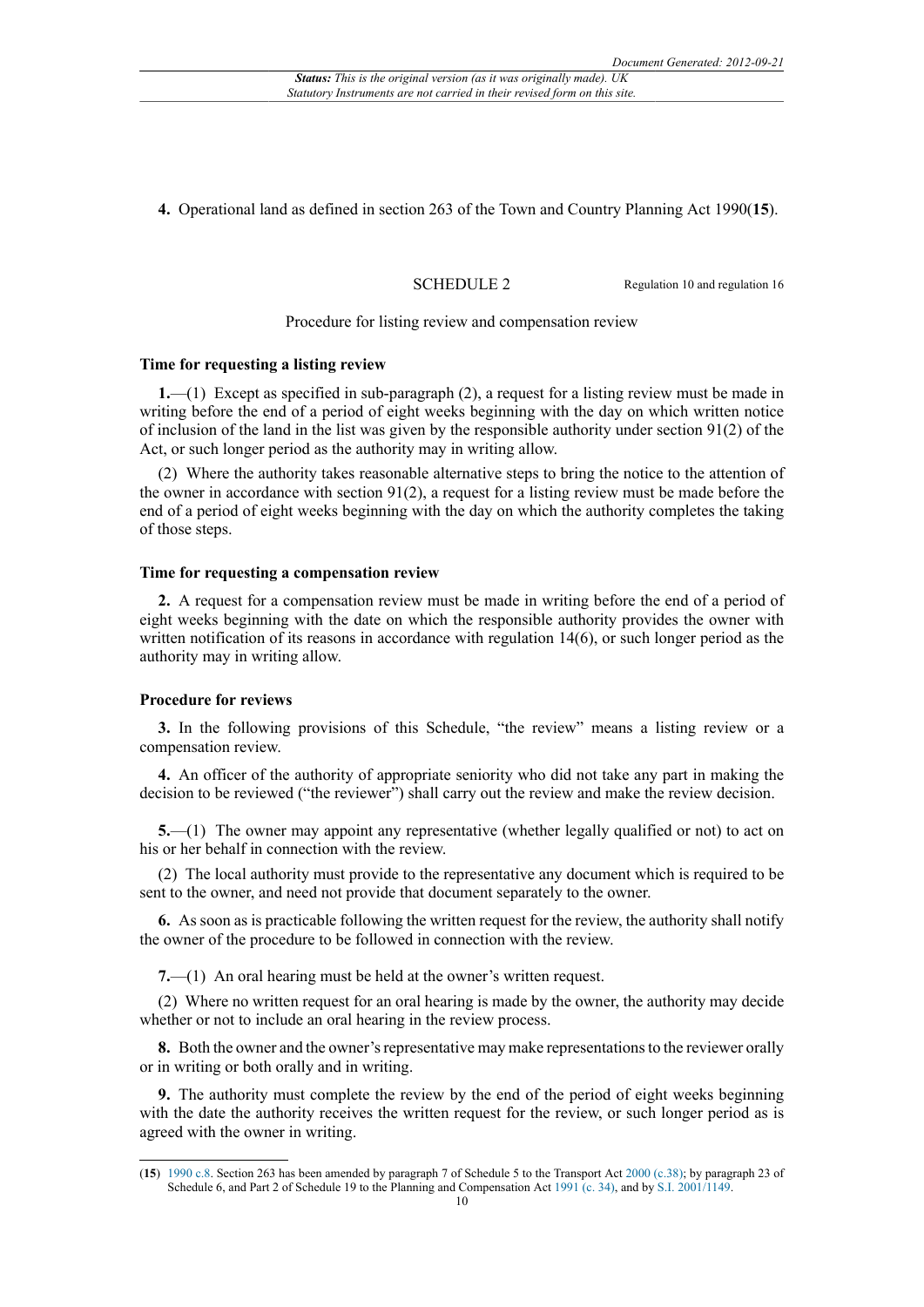### SCHEDULE 3 Regulation 13

Relevant disposals to which section 95(1) of the Act does not apply

**1.** A disposal pursuant to an order made by a court or by a tribunal established by or under an Act.

**2.**—(1) A disposal made pursuant to a separation agreement made between spouses or civil partners.

(2) A disposal made pursuant to an agreement—

- (a) made between spouses or civil partners in connection with their separation, or between former spouses or former civil partners, and
- (b) relating to the care of a child dependent on a party to the agreement.

**3.**—(1) Any disposal made under, or for the purposes of, any statutory provision relating to incapacity.

(2) In this paragraph—

- (a) "incapacity" includes any of the following (whether temporary or permanent)—
	- (i) physical impairment,
	- (ii) mental impairment, and
	- (iii) lack of, or impairment to, capacity to deal with financial and property matters; and
- (b) "statutory provision" means any provision contained in an Act or in an instrument made under an Act.
- **4.**—(1) Subject to sub-paragraph (2), a disposal—
	- (a) to a particular person in pursuance of a requirement that it should be made to that person under a planning obligation entered into in accordance with section 106 of the Town and Country Planning Act 1990; or
	- (b) made in pursuance of the exercise of a legally enforceable—
		- (i) option to buy,
		- (ii) nomination right,
		- (iii) right of pre-emption, or
		- (iv) right of first refusal.

(2) A disposal is not within sub-paragraph (1)(a) if it is of land that was listed when the obligation was entered into; and a disposal is not within sub-paragraph (1)(b) if it is of land that was listed when the option or right was granted.

**5.**—(1) A disposal by a transferor, "T", to a former owner, where both the conditions in paragraph (2) are satisfied.

(2) The conditions referred to in paragraph (1) are that—

- (a) the land was acquired by T or by a predecessor in title of T by a purchase that was a statutory compulsory purchase ("the original purchase"); and
- (b) T has made a first offer of the land to the former owner, in accordance with an obligation to offer back the land to the former owner before disposing of the land on the open market.
- (3) In this paragraph—
	- (a) "former owner" means—

(i) the person, "P", from whom the land was acquired under the original purchase; or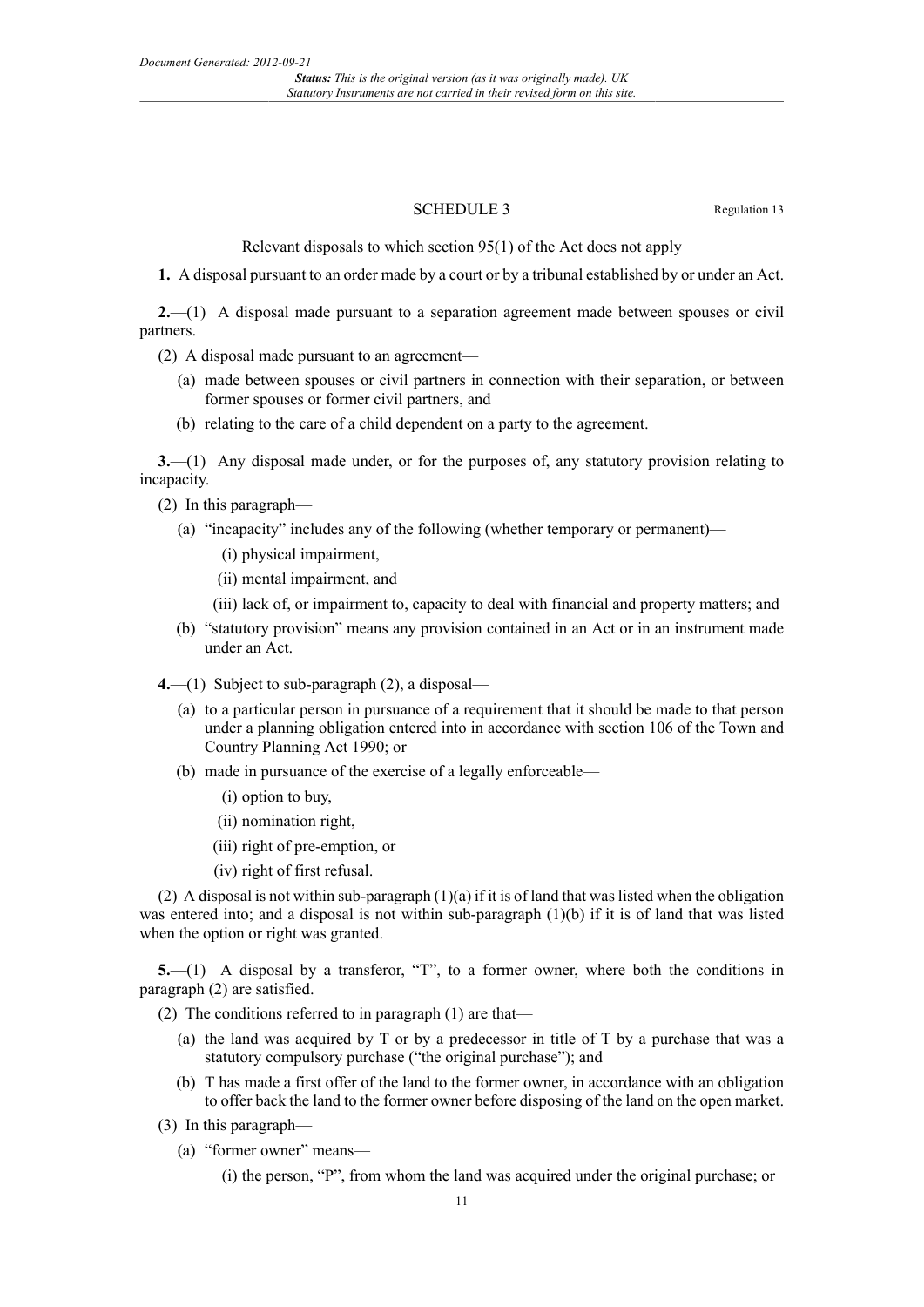(ii) a successor to P; and

(b) "successor" means the person on whom the land, had it not been acquired by T or a predecessor of T, would clearly have devolved under P's will or intestacy, and includes a person who has succeeded, otherwise than by purchase, to adjoining land from which the land was severed by the original purchase.

**6.**—(1) Disposal in exercise of a power of sale of the land by a person who has that power by way of security for a debt.

(2) The reference in sub-paragraph (1) to a power of sale includes in particular a power implied by virtue of section 101(1)(i) of the Law of Property Act 1925(**16**).

**7.** A disposal pursuant to insolvency proceedings as defined by Rule 13.7 of the Insolvency Rules 1986(**17**).

**8.** A disposal of land to a person whose acquisition of the land is a statutory compulsory purchase.

**9.** A grant of a tenancy of the land pursuant to the provisions of Part 4 of the Agricultural Holdings Act 1986(**18**).

**10.**—(1) A disposal by one body corporate to another, where the second one is a group undertaking in relation to the first.

(2) In this paragraph, "group undertaking" has the meaning given by section 1161(5) of the Companies Act 2006(**19**).

**11.**—(1) A part-listed disposal as specified in section 95(5)(e) of the Act where, subject to subparagraphs (2) and (3), the following conditions are satisfied with regard to the land which is being disposed of—

- (a) the land is owned by a single owner; and
- (b) every part of the land can be reached from every other part without having to cross land which is not owned by that single owner.

(2) Sub-paragraph (1)(b) is satisfied where a part of the land cannot be reached from every other part of the land by reason only of intervening land in other ownership on which there is a road, railway, river or canal, provided that the additional requirement in sub-paragraph (3) is met.

(3) The additional requirement referred to in sub-paragraph (2) is that it would be reasonable to think that sub-paragraph (1)(b) would be satisfied if the intervening land were to be removed leaving no gap.

**12.** A disposal of a church, together with any land annexed or belonging to it, pursuant to a scheme under Part 6 of the Mission and Pastoral Measure 2011(**20**).

**13.**—(1) A disposal by any person for the purpose of enabling health service provision to continue to be provided on the land.

<sup>(</sup>**16**) [1925 c.20](http://www.legislation.gov.uk/id/ukpga/1925/20). The application of section 101(1)(i) was affected by the insertion of sub-section (1A) by paragraph 2 of Schedule 5 to the Commonhold and Leasehold Reform Act [2002 \(c.15\)](http://www.legislation.gov.uk/id/ukpga/2002/15).

<sup>(</sup>**17**) [S.I. 1986/1925](http://www.legislation.gov.uk/id/uksi/1986/1925).

<sup>(</sup>**18**) [1986 c.5.](http://www.legislation.gov.uk/id/ukpga/1986/5) Part 4 of this Act makes provision for succession on the death or retirement of a tenant of an agricultural holding.

<sup>(</sup>**19**) [2006 c.46.](http://www.legislation.gov.uk/id/ukpga/2006/46)

<sup>(</sup>**20**) [2011 No. 3.](http://www.legislation.gov.uk/id/ukcm/2011/3) Part 6 of this Measure, which comes into force on 1st July 2012, concerns redundant churches and replaces Part 3 of the Pastoral Measure [1983 No. 1](http://www.legislation.gov.uk/id/ukcm/1983/1).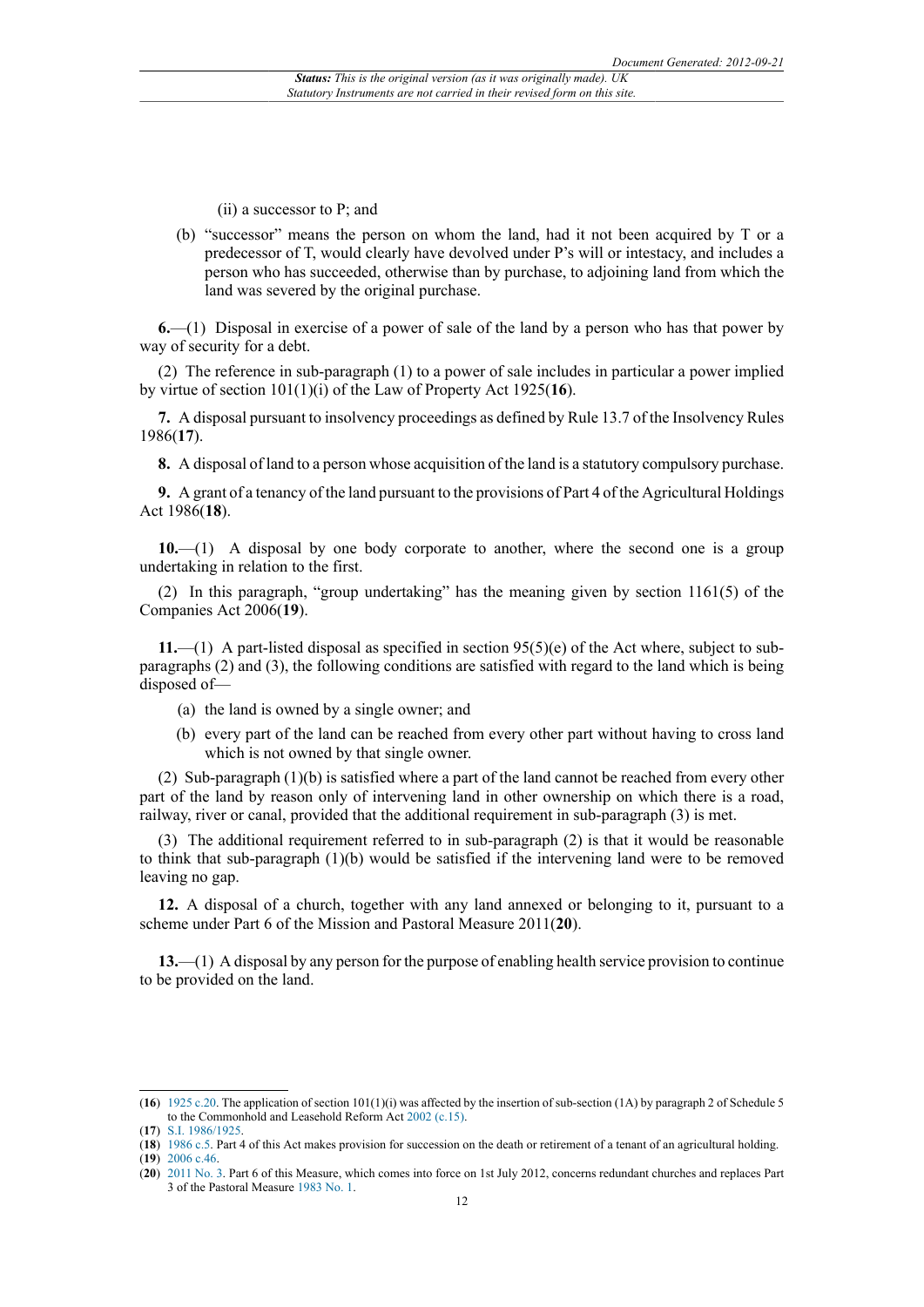(2) In this paragraph, "health service provision" means services provided as part of the health service continued under section 1(1) of the National Health Service Act 2006(**21**).

**14.**—(1) A disposal of land to be held for the purposes of—

- (a) subject to sub-paragraph (2), a school as defined in section 4 of the Education Act 1996(**22**);
- (b) a 16 to 19 Academy(**23**); or
- (c) an institution within the further education sector as defined in section 91(3) of the Further and Higher Education Act 1992(**24**).

(2) For the purposes of sub-paragraph (1)(a), "school" does not include an independent school other than one in respect of which Academy arrangements have been entered into by the Secretary of State under section 1 of the Academies Act 2010.

(3) For the purposes of sub-paragraph (2), "independent school" has the meaning given in section 463(**25**) of the Education Act 1996.

**15.** A disposal which is subject to a statutory requirement regarding the making of the disposal, where that requirement could not be observed if the requirements of section 95(1) of the Act were complied with.

## SCHEDULE 4 Regulation 20

#### Amendments to Land Registration Rules

- **1.** The Land Registration Rules 2003(**26**) are amended as follows.
- **2.** After rule 27, insert—

### "**First registration – where land is or was listed as land of community value**

**27A.**—(1) An owner of listed land who applies for first registration of that land, or where rule 21 applies a mortgagee who makes such an application in the name of the owner, must at the same time apply for entry of a restriction in Form QQ in respect of that land.

(2) Where a person applies for first registration of land and any of the deeds and documents accompanying the application (in accordance with rule  $24(1)(c)$ ) includes a conveyance or lease to the applicant or to a predecessor in title made at any time when the land was listed land, the applicant must in respect of each such conveyance or lease provide a certificate by a conveyancer that the conveyance or lease did not contravene section 95(1) of the Localism Act 2011.

(3) In this rule—

<sup>(</sup>**21**) [2006 c.41.](http://www.legislation.gov.uk/id/ukpga/2006/41) A new version of section 1 is substituted by section 1 of the Health and Social Care Act [2012 \(c.7\)](http://www.legislation.gov.uk/id/ukpga/2012/7), on a date to be specified by the Secretary of State by order. The new wording of section 1(1) of the 2006 Act is not significantly different for the purposes of these Regulations.

<sup>(</sup>**22**) [1996 c.56](http://www.legislation.gov.uk/id/ukpga/1996/56). Section 4 has been amended by section 51 of, and paragraph 10(b) of Schedule 7 and Schedule 8 to, the Education Act [1997 \(c.44\)](http://www.legislation.gov.uk/id/ukpga/1997/44); by section 95(1), (2) and (3) of the Childcare Act [2006 \(c.21\)](http://www.legislation.gov.uk/id/ukpga/2006/21); by Part 3 of Schedule 22 to the Education Act [2002 \(c.32\);](http://www.legislation.gov.uk/id/ukpga/2002/32) by paragraph 9(1), (2)(a) and (2)(b) of Schedule 13 to the Education Act [2011 \(c.21\)](http://www.legislation.gov.uk/id/ukpga/2011/21); and by [S.I. 2010/1080](http://www.legislation.gov.uk/id/uksi/2010/1080).

<sup>(</sup>**23**) A "16 to 19 Academy" is an educational institution which meets the requirements of section 1B of the Academies Act [2010](http://www.legislation.gov.uk/id/ukpga/2010/32) [\(c.32\).](http://www.legislation.gov.uk/id/ukpga/2010/32) Section 1B was inserted into that Act by section 53(7) of the Education Act 2011, with effect from 1st April 2012 (commenced by [S.I. 2012/924\)](http://www.legislation.gov.uk/id/uksi/2012/924).

<sup>(</sup>**24**) [1992 c.13](http://www.legislation.gov.uk/id/ukpga/1992/13). Amendments to section 91(3) have been made by paragraphs 1 and 13(1) and (3) of Schedule 8 to the Apprenticeships, Skills, Children and Learning Act [2009 \(c.22\).](http://www.legislation.gov.uk/id/ukpga/2009/22)

<sup>(</sup>**25**) Section 463 was substituted by section 172 of the Education Act 2002, and has been amended by [S.I. 2010/1158](http://www.legislation.gov.uk/id/uksi/2010/1158).

<sup>(</sup>**26**) [S.I. 2003/1417](http://www.legislation.gov.uk/id/uksi/2003/1417). Rule 27 was amended by [S.I. 2008/1919](http://www.legislation.gov.uk/id/uksi/2008/1919).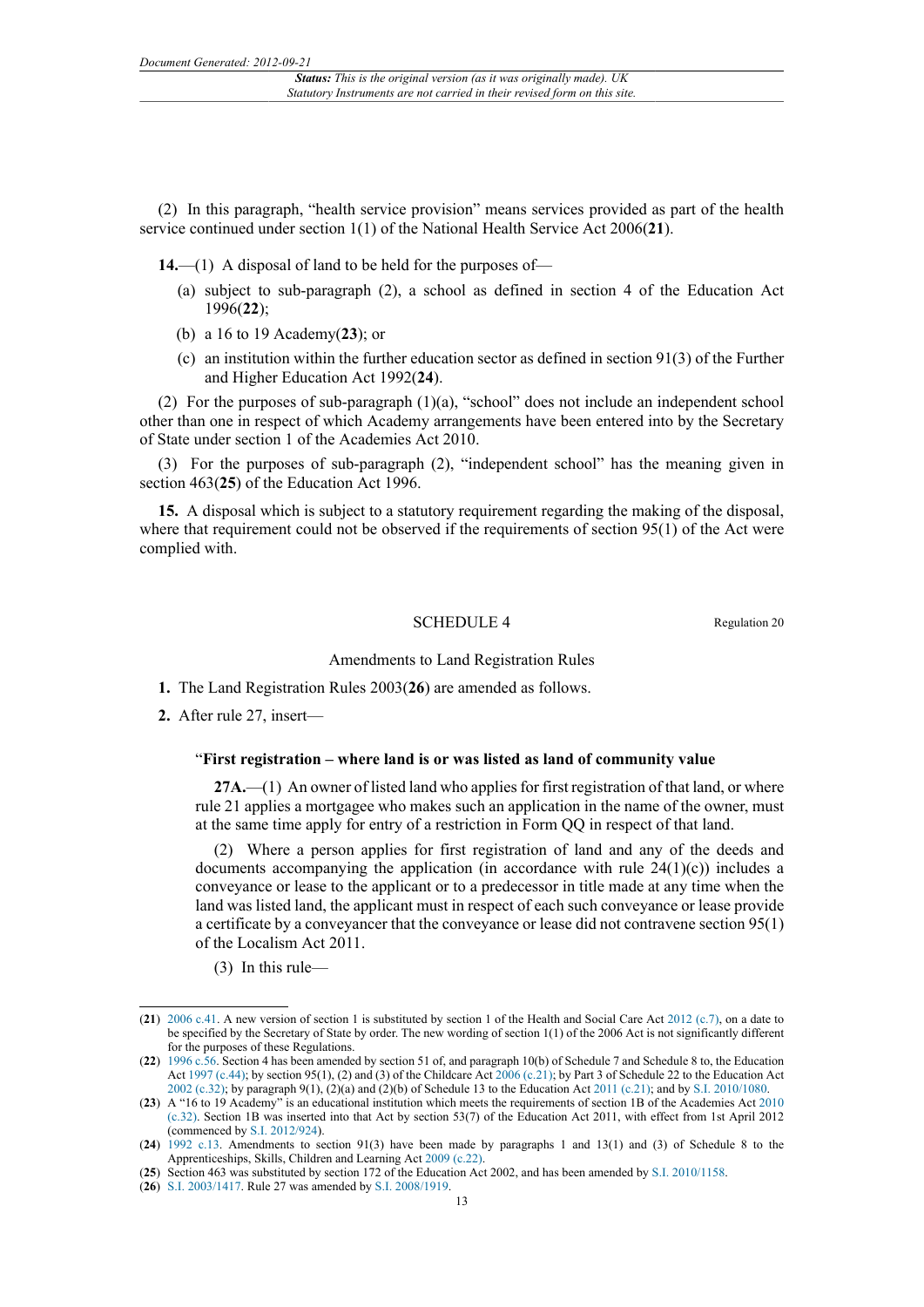- (a) "listed land" means land entered in a local authority's list of assets of community value maintained under section 87(1) of the Localism Act 2011, and
- (b) "owner" has the same meaning as in section 107 of the Localism Act 2011, except that it includes a person who would be such an owner but for the effect of section  $7(1)$  and  $(2)$  of the Act.".
- **3.** In rule 93(**27**)—
	- (a) in paragraph (w), omit the final "and", and
	- (b) after paragraph (x) add—
		- "(y) a local authority where it has entered land, the title to which is registered, in its list of assets of community value which it maintains in accordance with section 87(1) of the Localism Act 2011, and is applying for a restriction in form QQ to be entered in the register for that land, and
		- (z) a mortgagee under a mortgage falling within section  $4(1)(g)$  of the Act who makes an application for first registration under rule 21, where the estate charged relates to land entered in a local authority's list of assets of community value maintained under section 87(1) of the Localism Act 2011, and is applying for a restriction in Form QQ to be entered in the register of that estate.".
- **4.** In rule 94(**28**), after the end of paragraph (10) add—

"(11) Where a local authority has entered land in its list of assets of community value which it maintains in accordance with section 87(1) of the Localism Act 2011, an application for a restriction in Form QQ must be made—

- (a) if that land includes a registered estate the proprietor of which is an owner as defined in section 107 of that Act, as soon as practicable by the local authority in respect of that registered estate unless there is an existing restriction in Form QQ in respect of that estate, or
- (b) if the title to the land is unregistered, where required by rule 27A(1).".
- **5.** In rule 217(3)(**29**), for "PP" substitute "QQ".
- **6.** In Schedule 4(**30**), at the end (after the end of the provision regarding Form PP) add—

"Form QQ (Land included in a list of assets of community value maintained under section 87(1) of the Localism Act 2011)

No transfer or lease is to be registered without a certificate signed by a conveyancer that the transfer or lease did not contravene section 95(1) of the Localism Act 2011."

<sup>(</sup>**27**) Rule 93 was amended by [S.I. 2005/1766](http://www.legislation.gov.uk/id/uksi/2005/1766) and [S.I. 2008/1919.](http://www.legislation.gov.uk/id/uksi/2008/1919)

<sup>(</sup>**28**) Rule 94 was amended by [S.I. 2008/1919.](http://www.legislation.gov.uk/id/uksi/2008/1919)

<sup>(</sup>**29**) Rule 217(3) was amended by [S.I. 2008/1919](http://www.legislation.gov.uk/id/uksi/2008/1919).

<sup>(</sup>**30**) New text of Schedule 4 was substituted by [S.I. 2008/1919](http://www.legislation.gov.uk/id/uksi/2008/1919), and has subsequently been amended by [S.I. 2010/671.](http://www.legislation.gov.uk/id/uksi/2010/671)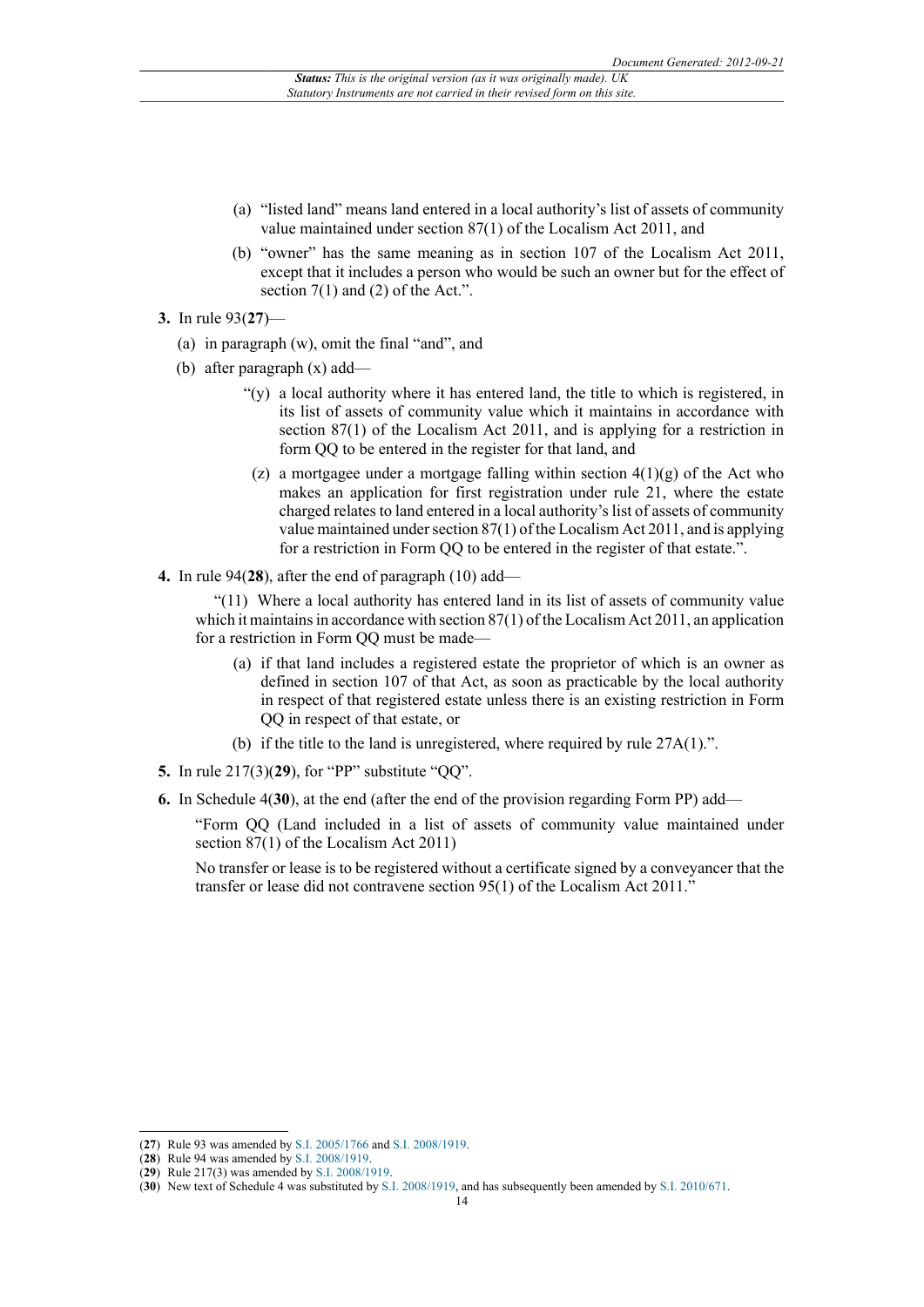# **EXPLANATORY NOTE**

*(This note is not part of the Regulations)*

Chapter 3 of Part 5 of the Localism Act 2011 ("the Act") makes provision for England and Wales in relation to assets of community value, and includes powers for the Secretary of State to make further detailed provision in relation to England. These Regulations, which apply to England only, contain those details and come into force at the same time as commencement of Chapter 3, Part 5 of the Act, to give effect to the assets of community value scheme.

Regulation 1 defines terms used in the Regulations.

Regulation 2 specifies ways in which a local authority must modify an entry on its list of assets of community value.

Regulation 3 introduces Schedule 1, which specifies types of land which may not be listed as an asset of community value.

Regulation 4 defines "local connection" in relation to land, which is a requirement for voluntary or community bodies which wish to nominate land for listing, and for community interest groups in relation to the moratorium rules applying to listed land contained in section 95 of the Act.

Regulation 5 sets out the requirements for a group to qualify as a voluntary or community body, which under section  $89(2)(b)(iii)$  of the Act is eligible to nominate land for listing.

Regulation 6 specifies information which must be included in a community nomination of land to be listed.

Regulation 7 requires a local authority to decide within 8 weeks whether nominated land should be listed.

Regulation 8 specifies people whom a local authority must inform when it is considering whether to list land, and regulation 9 specifies people to whom notice must be given when land is added to or removed from the list (in addition to those specified in section 91 of the Act).

Regulation 10 introduces Schedule 2, which contains the procedure to be followed by a local authority when it carries out a review of its decision to list land.

Regulation 11 gives an owner of land, including both the owner who requested the review and a subsequent owner of the land, the right to appeal to the First-Tier Tribunal against the local authority's decision on its review of its decision to list the land**.**

Regulation 12 sets out the requirements for a group to qualify as a community interest group, which under section  $95(3)(a)$  of the Act may make a written request to be treated as a potential bidder in relation to the land.

Regulation 13 specifies that a community interest group may enter into a contract to buy listed land during a moratorium period, and introduces Schedule 3 which sets out types of disposal to which the moratorium requirements in section 95(1) of the Act will not apply at all (in addition to those set out in section  $95(5)$  of the Act).

Regulation 14 gives an owner of listed or formerly listed land the right to claim compensation for loss or expense, incurred while the owner of the land, which would be likely not to have been incurred if the land had not been listed. It also sets out procedural requirements for making a compensation claim, and requires local authorities to give owners written reasons for decisions with regard to compensation.